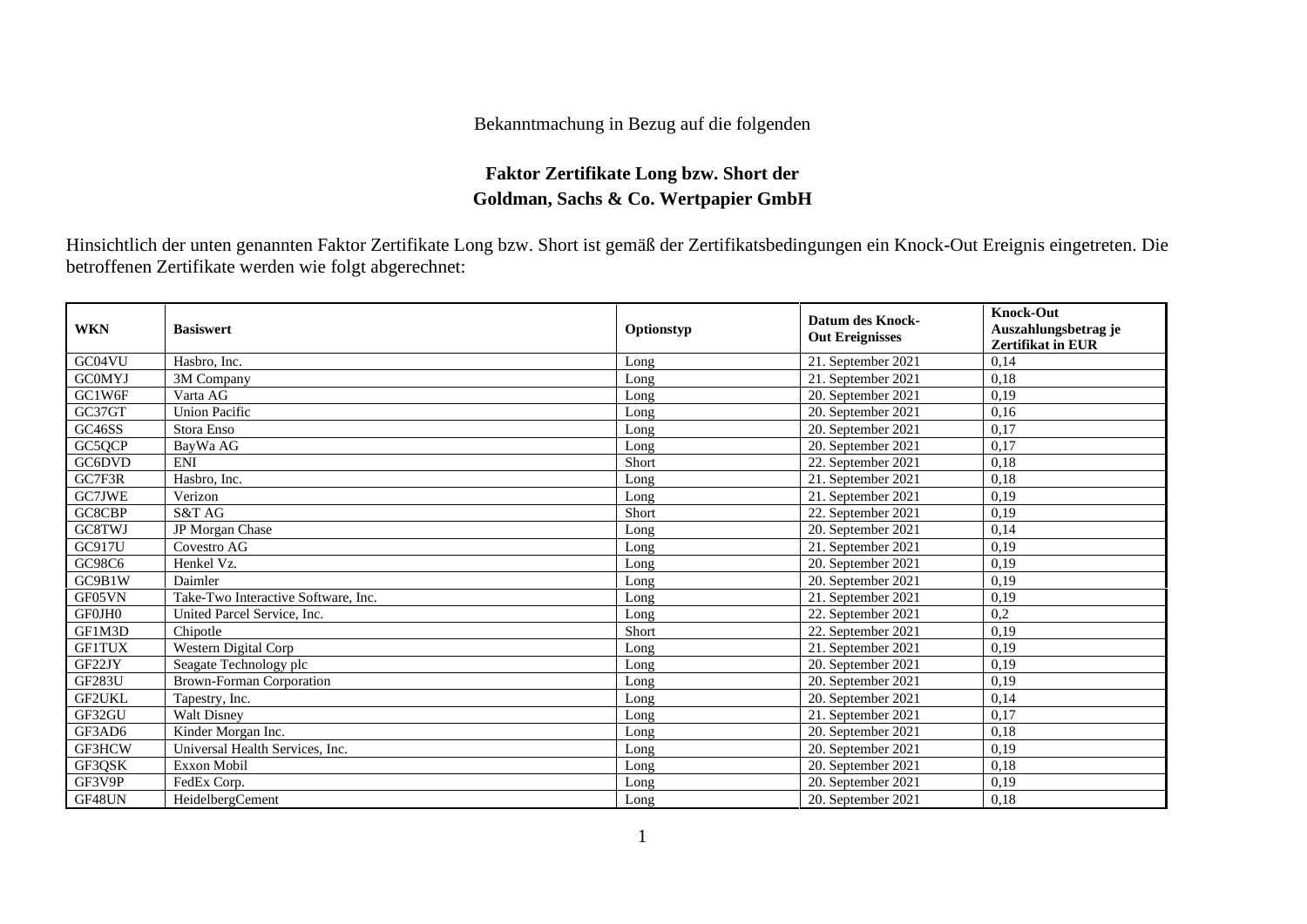| <b>WKN</b>    | <b>Basiswert</b>                | Optionstyp | <b>Datum des Knock-</b><br><b>Out Ereignisses</b> | <b>Knock-Out</b><br>Auszahlungsbetrag je<br><b>Zertifikat in EUR</b> |
|---------------|---------------------------------|------------|---------------------------------------------------|----------------------------------------------------------------------|
| GF492Y        | Voestalpine                     | Long       | 20. September 2021                                | 0,14                                                                 |
| GF4CHB        | <b>Bank of America Corp</b>     | Long       | 20. September 2021                                | 0,19                                                                 |
| GF4L7A        | Jacobs Engineering Group Inc.   | Long       | 20. September 2021                                | 0,18                                                                 |
| GF4UDX        | DAX (Performance Index)         | Long       | 20. September 2021                                | 0,13                                                                 |
| GF4UDZ        | DAX (Performance Index)         | Long       | 20. September 2021                                | 0,2                                                                  |
| GF4UWZ        | Amplifon S.p.A.                 | Short      | 22. September 2021                                | $\overline{0.2}$                                                     |
| GF4X90        | Deere & Company                 | Long       | 20. September 2021                                | 0,19                                                                 |
| GF505Y        | Prudential Financial            | Long       | 20. September 2021                                | 0,2                                                                  |
| GF506X        | Citigroup                       | Long       | 20. September 2021                                | 0,18                                                                 |
| GF53AF        | DAX (Performance Index)         | Long       | 20. September 2021                                | 0,19                                                                 |
| GF53HH        | Commerzbank                     | Long       | 20. September 2021                                | 0,16                                                                 |
| GF5BZV        | Allianz                         | Long       | 20. September 2021                                | 0,14                                                                 |
| GF5FV8        | Hasbro. Inc.                    | Long       | 21. September 2021                                | 0,2                                                                  |
| GF5FWF        | HeidelbergCement                | Long       | 20. September 2021                                | 0,14                                                                 |
| GF5G3L        | Salzgitter                      | Long       | 20. September 2021                                | 0,17                                                                 |
| GF5K8N        | People's United Financial Inc   | Long       | 20. September 2021                                | 0,19                                                                 |
| GF5KDR        | HeidelbergCement                | Long       | 20. September 2021                                | 0,12                                                                 |
| GF5M5C        | <b>State Street Corporation</b> | Long       | 20. September 2021                                | 0,16                                                                 |
| <b>GF5M82</b> | <b>AO</b> Smith Corporation     | Long       | 20. September 2021                                | 0,18                                                                 |
| GF5YVH        | HeidelbergCement                | Long       | 20. September 2021                                | 0,19                                                                 |
| GF5ZCJ        | <b>BNP</b> Paribas              | Long       | 20. September 2021                                | $\overline{0.2}$                                                     |
| GF6AH6        | Aptiv PLC                       | Long       | 20. September 2021                                | 0,18                                                                 |
| GF6ALQ        | Electronic Arts                 | Long       | 20. September 2021                                | 0,15                                                                 |
| GF6AP0        | Nucor Corp.                     | Long       | 20. September 2021                                | 0,19                                                                 |
| GF6EDZ        | Eiffage S.A.                    | Long       | 20. September 2021                                | 0,2                                                                  |
| GF6EUM        | Allianz                         | Long       | 20. September 2021                                | 0,16                                                                 |
| GF6JA5        | DAX (Performance Index)         | Long       | 20. September 2021                                | 0,18                                                                 |
| <b>GF6JKC</b> | <b>Siemens</b>                  | Short      | 22. September 2021                                | 0,19                                                                 |
| GF6V88        | Norfolk Southern Corporation    | Long       | 20. September 2021                                | 0,16                                                                 |
| GF72GE        | Exor N.V.                       | Long       | 20. September 2021                                | 0,19                                                                 |
| GF72HM        | Molson Coors Brewing Company    | Long       | 20. September 2021                                | 0,2                                                                  |
| GF72HY        | Tapestry, Inc.                  | Long       | 20. September 2021                                | 0,19                                                                 |
| GF72RX        | Boeing                          | Long       | 21. September 2021                                | 0,2                                                                  |
| GF72VS        | NortonLifeLock Inc.             | Long       | 21. September 2021                                | 0,2                                                                  |
| GF74U3        | STOXX® Europe 600 Utilities     | Long       | 20. September 2021                                | 0,18                                                                 |
| GF755Q        | <b>Union Pacific</b>            | Long       | 20. September 2021                                | 0,18                                                                 |
| GF77SE        | <b>United Internet</b>          | Long       | 20. September 2021                                | 0,18                                                                 |
| GF7A60        | MasterCard                      | Long       | 20. September 2021                                | 0,2                                                                  |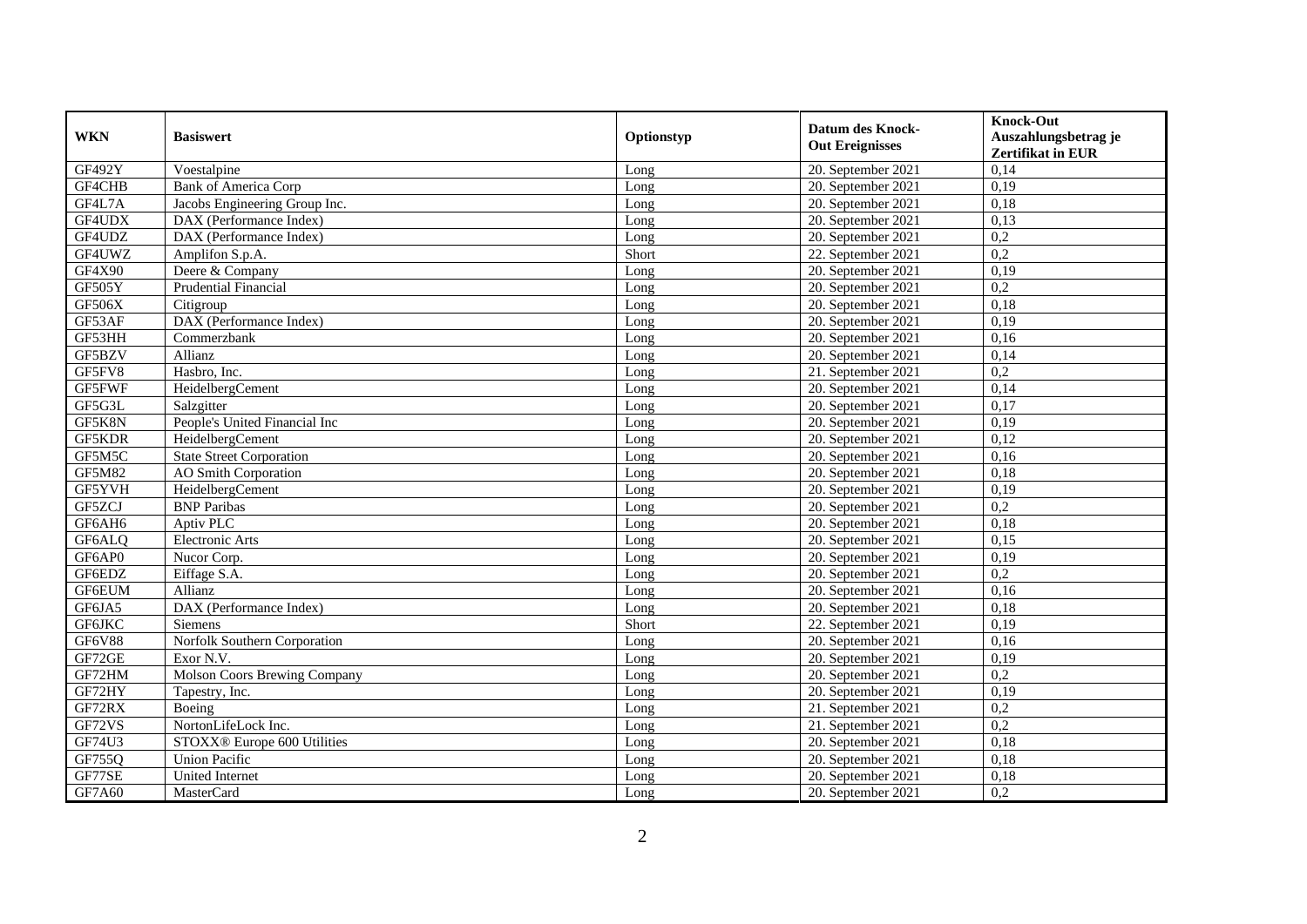| <b>WKN</b>    | <b>Basiswert</b>                     | Optionstyp | <b>Datum des Knock-</b><br><b>Out Ereignisses</b> | <b>Knock-Out</b><br>Auszahlungsbetrag je<br><b>Zertifikat in EUR</b> |
|---------------|--------------------------------------|------------|---------------------------------------------------|----------------------------------------------------------------------|
| GF7DHQ        | Royal Dutch Shell plc                | Short      | 21. September 2021                                | 0,18                                                                 |
| GF7DNQ        | <b>Newmont Corporation</b>           | Long       | 20. September 2021                                | 0,18                                                                 |
| GF7K4E        | CrÉdit Agricole S.A.                 | Long       | 20. September 2021                                | 0,16                                                                 |
| GF7QAC        | Aptiv PLC                            | Long       | 20. September 2021                                | 0,19                                                                 |
| GF7QF1        | Volkswagen AG - Preferred            | Long       | 20. September 2021                                | 0,13                                                                 |
| GF7QKC        | Omnicom Group Inc.                   | Long       | 21. September 2021                                | 0,19                                                                 |
| GF7QMZ        | Stora Enso                           | Long       | 20. September 2021                                | 0,16                                                                 |
| GF7QP5        | Fortune Brands Home & Security, Inc. | Long       | 20. September 2021                                | 0,15                                                                 |
| GF7QQ1        | Porsche                              | Long       | 20. September 2021                                | 0,16                                                                 |
| GF7R19        | SPS COMMERCE, INC.                   | Short      | 22. September 2021                                | 0,18                                                                 |
| GF7R32        | TRINET GROUP, INC.                   | Short      | 20. September 2021                                | 0,19                                                                 |
| GF7U4D        | SPS COMMERCE, INC.                   | Short      | 22. September 2021                                | 0,17                                                                 |
| <b>GF7URB</b> | DAX (Performance Index)              | Long       | 20. September 2021                                | 0,11                                                                 |
| GF7UX9        | Pinnacle West Capital Corporation    | Long       | 22. September 2021                                | 0.19                                                                 |
| GF7V1A        | Stroeer                              | Short      | 22. September 2021                                | 0,18                                                                 |
| GF7VEC        | WERNER ENTERPRISES, INC.             | Long       | 20. September 2021                                | 0,15                                                                 |
| GF7VK3        | <b>GLOBE LIFE INC.</b>               | Long       | 20. September 2021                                | 0,17                                                                 |
| GF7WCJ        | RBC BEARINGS INCORPORATED            | Long       | 21. September 2021                                | 0,15                                                                 |
| GF7YJF        | Best Buy Co.                         | Long       | 20. September 2021                                | 0,16                                                                 |
| GF84PW        | The Swatch Group                     | Long       | 20. September 2021                                | 0,15                                                                 |
| GF84Q9        | Holcim Ltd                           | Long       | 20. September 2021                                | $\overline{0,1}$                                                     |
| <b>GF84R4</b> | MIRATI THERAPEUTICS, INC             | Short      | 20. September 2021                                | 0.18                                                                 |
| GF84YQ        | Las Vegas Sands Corp.                | Long       | 21. September 2021                                | 0,18                                                                 |
| GF89Q4        | NEOGEN CORPORATION                   | Long       | 20. September 2021                                | 0,19                                                                 |
| GF8DKS        | <b>BASF</b>                          | Long       | 20. September 2021                                | 0,15                                                                 |
| <b>GF8DLR</b> | ArcelorMittal                        | Long       | 20. September 2021                                | 0,1                                                                  |
| GF8DNQ        | STOXX® Europe 600 Oil & Gas          | Short      | 22. September 2021                                | 0,2                                                                  |
| GF8DVF        | General Electric                     | Long       | 20. September 2021                                | 0,15                                                                 |
| GF8JHN        | <b>Banco Santander</b>               | Long       | 20. September 2021                                | 0,17                                                                 |
| GF8JWF        | <b>BMW</b>                           | Long       | 20. September 2021                                | 0,19                                                                 |
| GF8LLD        | Aurelius                             | Long       | 20. September 2021                                | 0,17                                                                 |
| GF8LXK        | Schaeffler AG                        | Long       | 20. September 2021                                | 0,15                                                                 |
| GF8NHE        | Allianz                              | Long       | 20. September 2021                                | 0,2                                                                  |
| GF8VHK        | <b>Randstad Holding</b>              | Long       | 21. September 2021                                | 0,2                                                                  |
| GF8XXV        | SociÉtÉ GÉnÉrale                     | Long       | 20. September 2021                                | 0,18                                                                 |
| GF8YSL        | Volkswagen AG - Preferred            | Long       | 20. September 2021                                | 0,17                                                                 |
| GF8YX0        | Grupo Ferrovial SA                   | Long       | 20. September 2021                                | 0,18                                                                 |
| GF8YY1        | HeidelbergCement                     | Long       | 20. September 2021                                | 0,2                                                                  |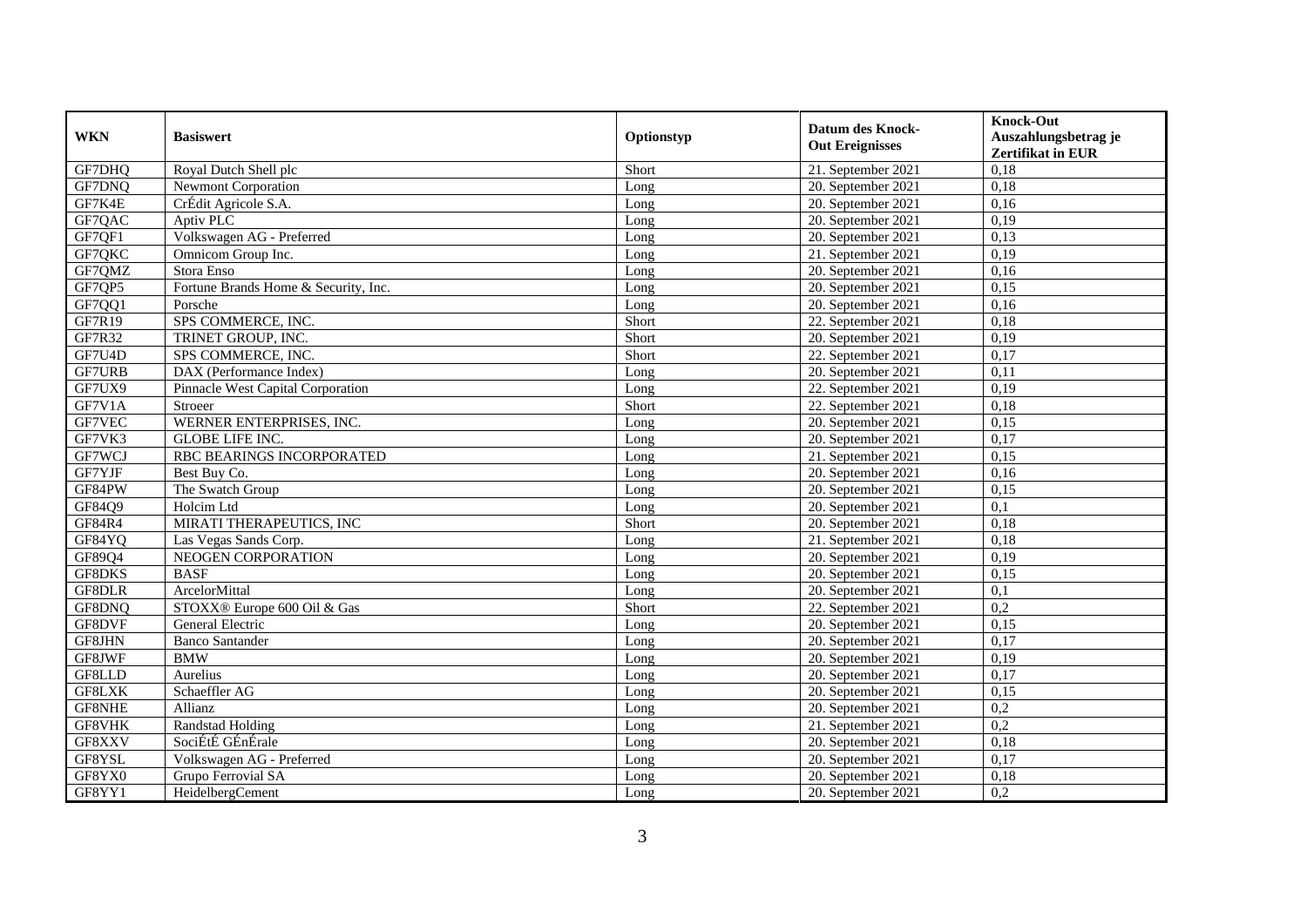| <b>WKN</b>    | <b>Basiswert</b>                                     | Optionstyp | <b>Datum des Knock-</b><br><b>Out Ereignisses</b> | <b>Knock-Out</b><br>Auszahlungsbetrag je<br><b>Zertifikat in EUR</b> |
|---------------|------------------------------------------------------|------------|---------------------------------------------------|----------------------------------------------------------------------|
| GF915W        | <b>BBVA</b>                                          | Long       | 20. September 2021                                | 0,19                                                                 |
| GF9173        | Facebook                                             | Long       | 22. September 2021                                | 0,15                                                                 |
| GF91F7        | Kone OYJ €"B                                         | Long       | 20. September 2021                                | 0,18                                                                 |
| GF9350        | Pernod Ricard                                        | Short      | 21. September 2021                                | 0,2                                                                  |
| GF93JG        | Vinci                                                | Long       | 20. September 2021                                | 0,14                                                                 |
| GF96R2        | Nucor Corp.                                          | Long       | 20. September 2021                                | 0,001                                                                |
| GF96RH        | VF Corporation                                       | Long       | 22. September 2021                                | 0,2                                                                  |
| GF96Y7        | Marathon Oil Corporation                             | Long       | 21. September 2021                                | 0,19                                                                 |
| GF98FG        | STOXX® Europe 600 Banks                              | Long       | 20. September 2021                                | 0,15                                                                 |
| GF99T2        | HOWMET AEROSPACE INC.                                | Long       | 20. September 2021                                | 0,18                                                                 |
| GF99Z9        | KB Home                                              | Long       | 20. September 2021                                | 0,19                                                                 |
| GF9A2M        | Jungheinrich                                         | Long       | 21. September 2021                                | 0,19                                                                 |
| GF9FU8        | S&P 500 ENERGY INDEX                                 | Long       | 20. September 2021                                | 0,18                                                                 |
| GF9LK8        | DAX (Performance Index)                              | Long       | 20. September 2021                                | 0,18                                                                 |
| GF9LR5        | Cummins Inc                                          | Long       | 20. September 2021                                | 0,13                                                                 |
| GF9R2T        | <b>GLACIER BANCORP, INC.</b>                         | Long       | 20. September 2021                                | 0,16                                                                 |
| <b>GH0KXT</b> | Deutsche Bank                                        | Long       | 20. September 2021                                | 0,15                                                                 |
| GH0QS9        | Walt Disney                                          | Long       | 21. September 2021                                | 0,19                                                                 |
| <b>GH0SPF</b> | <b>BMW</b>                                           | Long       | 20. September 2021                                | 0,2                                                                  |
| GH15XX        | Aurubis                                              | Long       | 20. September 2021                                | 0,19                                                                 |
| <b>GH1FCV</b> | DAX (Performance Index)                              | Long       | 20. September 2021                                | 0,12                                                                 |
| GH1GN9        | Seagen Inc                                           | Short      | 21. September 2021                                | 0,16                                                                 |
| GH1QNY        | <b>Incyte Corporation</b>                            | Long       | 22. September 2021                                | 0,19                                                                 |
| <b>GH1WKL</b> | <b>Walt Disney</b>                                   | Long       | 21. September 2021                                | 0,16                                                                 |
| <b>GH1WLJ</b> | HeidelbergCement                                     | Long       | 20. September 2021                                | 0,1                                                                  |
| <b>GH1WNE</b> | DAX (Performance Index)                              | Long       | 20. September 2021                                | 0,2                                                                  |
| GH2012        | DAX (Performance Index)                              | Long       | 20. September 2021                                | 0,17                                                                 |
| GH2A4Y        | Zalando                                              | Long       | 22. September 2021                                | 0,14                                                                 |
| GH2BL9        | DAX (Performance Index)                              | Long       | 20. September 2021                                | 0,19                                                                 |
| GH2JJ0        | STOXX® Europe 600 Travel & Leisure Index (Price EUR) | Short      | 22. September 2021                                | 0,17                                                                 |
| GH2T37        | Delivery Hero SE                                     | Long       | 20. September 2021                                | 0,2                                                                  |
| GH30XU        | Aeroports de Paris SA                                | Short      | 22. September 2021                                | 0,2                                                                  |
| <b>GH310U</b> | Fraport                                              | Short      | 21. September $2021$                              | 0,16                                                                 |
| GH314T        | Zalando                                              | Long       | 21. September 2021                                | 0,15                                                                 |
| GH37BS        | CTS Eventim AG & Co. KGaA                            | Short      | 21. September 2021                                | 0,16                                                                 |
| GH3AQ5        | AutoZone Inc.                                        | Short      | 21. September 2021                                | 0,19                                                                 |
| GH3CW1        | HUGO BOSS Vz.                                        | Short      | 22. September 2021                                | 0,17                                                                 |
| GH3ZG5        | Peloton Interactive Inc.                             | Long       | 20. September 2021                                | 0,19                                                                 |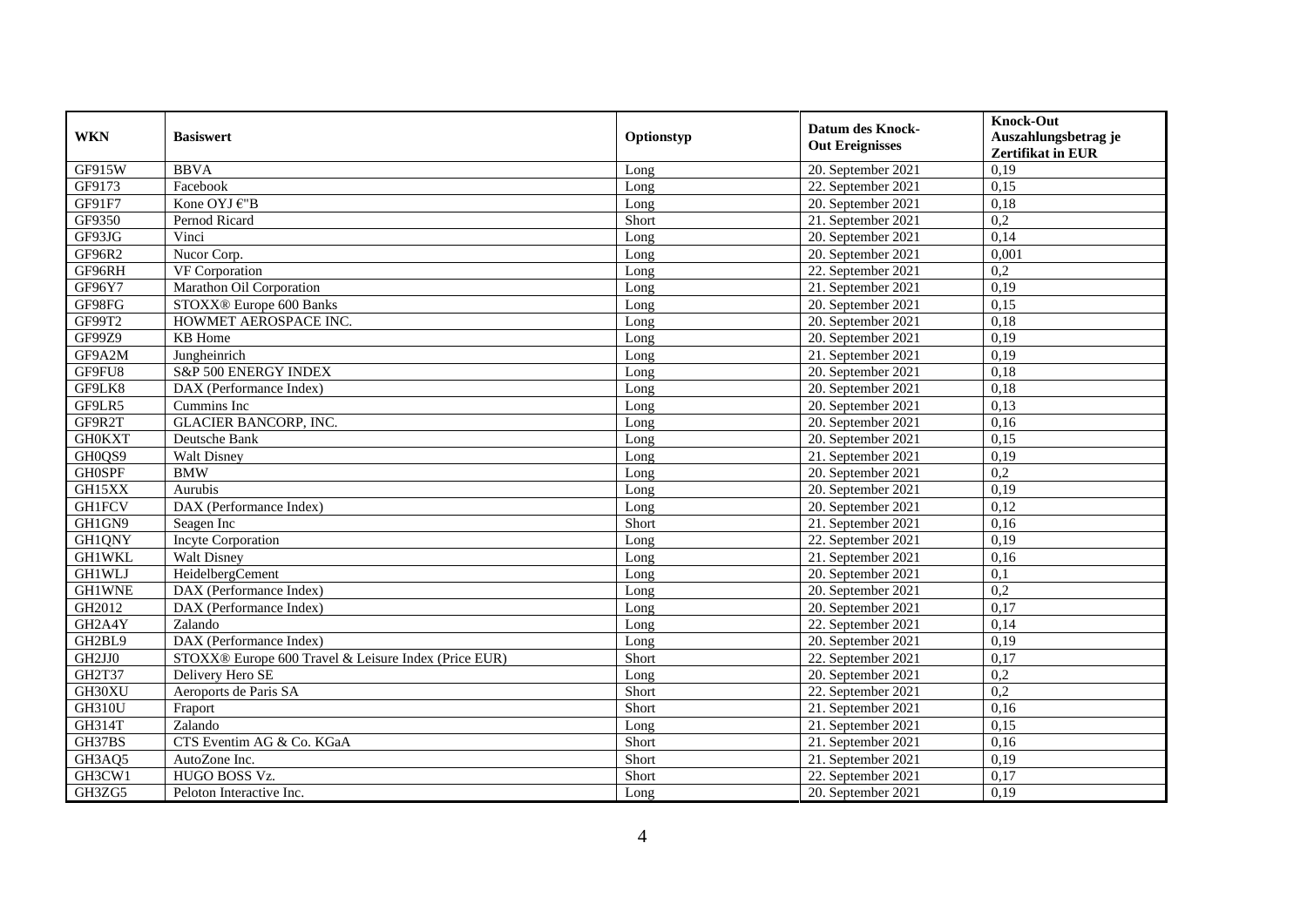| <b>WKN</b>    | <b>Basiswert</b>                                    | Optionstyp | <b>Datum des Knock-</b><br><b>Out Ereignisses</b> | <b>Knock-Out</b><br>Auszahlungsbetrag je<br>Zertifikat in EUR |
|---------------|-----------------------------------------------------|------------|---------------------------------------------------|---------------------------------------------------------------|
| GH44GH        | <b>International Consolidated Airlines Group SA</b> | Short      | 20. September 2021                                | 0,17                                                          |
| GH44RP        | Next Plc                                            | Short      | 22. September 2021                                | 0,2                                                           |
| GH47KV        | Momo Inc                                            | Long       | 20. September 2021                                | 0,16                                                          |
| GH4CPK        | Glencore                                            | Long       | 20. September 2021                                | 0,17                                                          |
| GH4K7U        | Electronic Arts                                     | Long       | 20. September 2021                                | 0,17                                                          |
| GH4ME4        | Illumina, Inc.                                      | Long       | 20. September 2021                                | 0,17                                                          |
| GH4MFL        | Airbus                                              | Short      | 22. September 2021                                | 0,19                                                          |
| GH4SYK        | <b>SEB SA</b>                                       | Long       | 21. September 2021                                | 0,18                                                          |
| GH4W1M        | Booking Holdings Inc.                               | Short      | 22. September 2021                                | 0,18                                                          |
| GH4YM3        | CME Group Inc.                                      | Long       | 21. September 2021                                | 0,19                                                          |
| GH4YMH        | NESTE OYJ                                           | Long       | 20. September 2021                                | 0,18                                                          |
| GH4YNG        | IRIDIUM COMMUNICATIONS INC.                         | Long       | 20. September 2021                                | 0,19                                                          |
| GH5610        | HUGO BOSS Vz.                                       | Short      | 22. September 2021                                | 0,2                                                           |
| GH5H2B        | Porsche                                             | Long       | 20. September 2021                                | 0,16                                                          |
| GH5NG7        | Zalando                                             | Long       | 22. September 2021                                | 0,18                                                          |
| GH5R3X        | Teledyne Technologies Inc                           | Long       | 20. September 2021                                | 0,15                                                          |
| <b>GH5TYV</b> | Peloton Interactive Inc.                            | Long       | 20. September 2021                                | 0,16                                                          |
| GH5U0J        | <b>OMV</b>                                          | Short      | 22. September 2021                                | 0,17                                                          |
| <b>GH5WLH</b> | NIO Inc                                             | Long       | 20. September 2021                                | 0,18                                                          |
| GH5YZ6        | ConocoPhillips                                      | Short      | 22. September 2021                                | 0,2                                                           |
| <b>GH5Z02</b> | ConocoPhillips                                      | Short      | 22. September 2021                                | 0,2                                                           |
| <b>GH61N9</b> | Lufthansa                                           | Short      | 21. September $2021$                              | 0.17                                                          |
| GH61NG        | The Trade Desk, Inc.                                | Long       | 20. September 2021                                | 0,19                                                          |
| GH61NN        | Evraz                                               | Long       | 21. September 2021                                | 0,19                                                          |
| GH61P9        | Volkswagen AG - Preferred                           | Long       | 20. September 2021                                | 0,13                                                          |
| <b>GH678P</b> | Credit Suisse Group AG                              | Long       | 20. September 2021                                | 0,18                                                          |
| GH6B42        | Vertex Pharmaceuticals Incorporated                 | Long       | 20. September 2021                                | 0,17                                                          |
| GH6B4C        | Peloton Interactive Inc.                            | Long       | 20. September 2021                                | 0,19                                                          |
| GH6B65        | Cummins Inc                                         | Long       | 20. September 2021                                | 0,14                                                          |
| <b>GH6JFG</b> | Fraport                                             | Short      | 22. September 2021                                | 0,18                                                          |
| <b>GH6PUK</b> | Just Eat Takeaway.com N.V.                          | Long       | 20. September 2021                                | 0,1                                                           |
| GH6TQL        | TUI                                                 | Short      | 22. September 2021                                | 0,18                                                          |
| GH6TRQ        | Airbus                                              | Long       | 20. September 2021                                | 0,19                                                          |
| <b>GH6TRU</b> | TUI                                                 | Short      | 20. September 2021                                | 0,14                                                          |
| GH6XUU        | Commerzbank                                         | Long       | 20. September 2021                                | 0,18                                                          |
| GH6XVV        | Freeport-McMoRan                                    | Long       | 21. September 2021                                | 0,19                                                          |
| GH76ZJ        | FedEx Corp.                                         | Long       | 22. September 2021                                | 0,001                                                         |
| GH7ARU        | Airbus                                              | Short      | 22. September 2021                                | 0,19                                                          |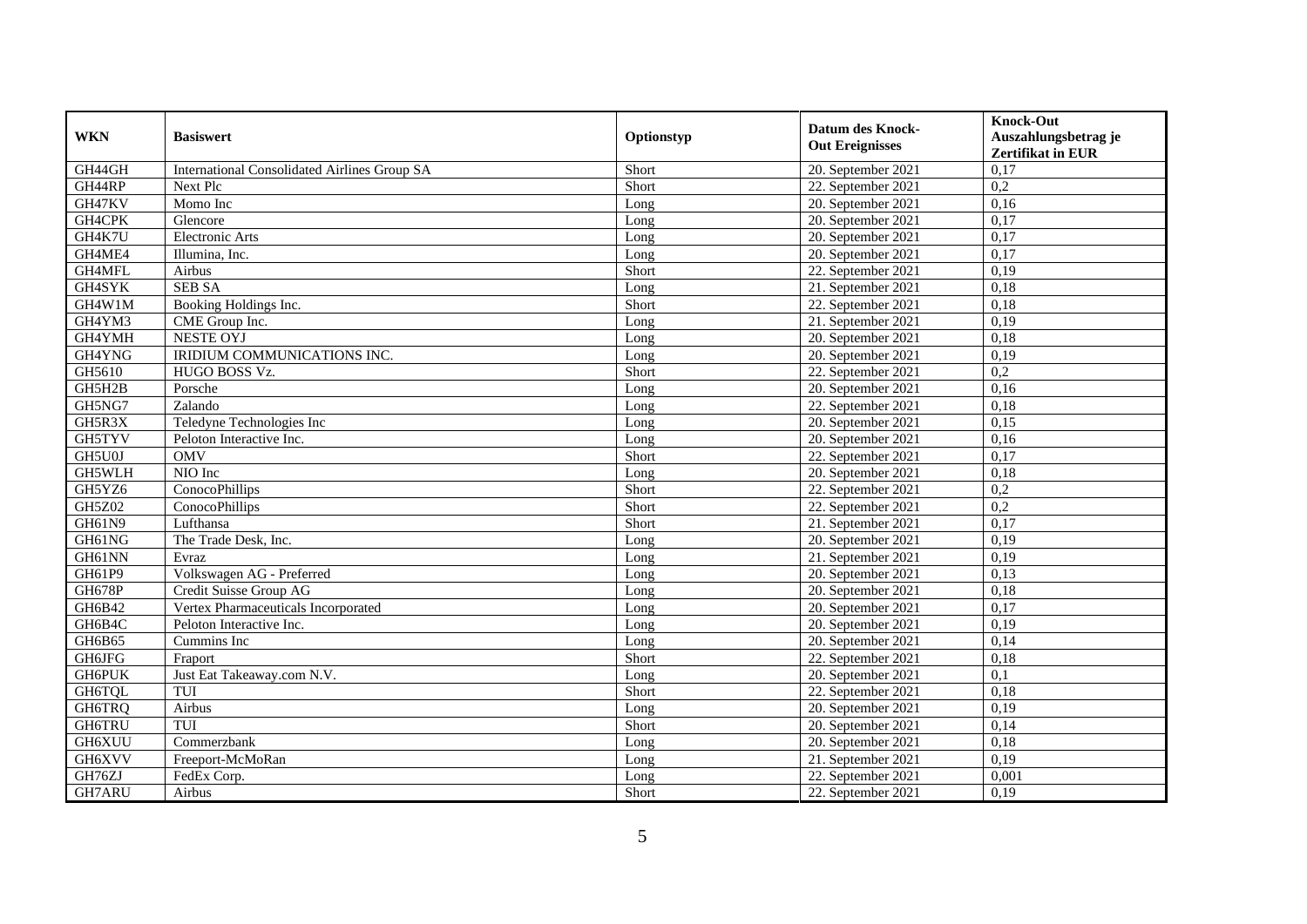| <b>WKN</b>    | <b>Basiswert</b>                             | Optionstyp | <b>Datum des Knock-</b><br><b>Out Ereignisses</b> | <b>Knock-Out</b><br>Auszahlungsbetrag je<br><b>Zertifikat in EUR</b> |
|---------------|----------------------------------------------|------------|---------------------------------------------------|----------------------------------------------------------------------|
| GH7ASZ        | Prosus NV                                    | Long       | 20. September 2021                                | 0,18                                                                 |
| GH7CUV        | <b>BASF</b>                                  | Long       | 20. September 2021                                | 0,1                                                                  |
| GH7HF2        | <b>Copper Futures</b>                        | Long       | 20. September 2021                                | 0,19                                                                 |
| GH7K3A        | Siemens Energy AG                            | Long       | 20. September 2021                                | 0,2                                                                  |
| GH7P9P        | Platinum                                     | Long       | 20. September 2021                                | 0,16                                                                 |
| GH7PAV        | ThyssenKrupp                                 | Long       | 20. September 2021                                | 0,14                                                                 |
| GH7QPL        | SOUTH STATE CORPORATION                      | Long       | 20. September 2021                                | 0,16                                                                 |
| GH7QQA        | ThyssenKrupp                                 | Long       | 21. September 2021                                | 0,19                                                                 |
| GH7WXM        | Salzgitter                                   | Long       | 20. September 2021                                | 0,16                                                                 |
| GH7WYP        | Salzgitter                                   | Long       | 21. September 2021                                | 0,17                                                                 |
| GH7Z5N        | Deutsche Bank                                | Long       | 20. September 2021                                | 0,17                                                                 |
| <b>GH841N</b> | Varta AG                                     | Long       | 20. September 2021                                | 0,15                                                                 |
| GH8434        | Las Vegas Sands Corp.                        | Long       | 21. September 2021                                | 0,19                                                                 |
| GH8455        | ThyssenKrupp                                 | Long       | 20. September 2021                                | 0,2                                                                  |
| GH86EK        | <b>BIOGEN INC.</b>                           | Long       | 22. September 2021                                | 0,19                                                                 |
| GH8G7S        | TeamViewer AG                                | Long       | 20. September 2021                                | 0,15                                                                 |
| GH8GBK        | <b>BP</b>                                    | Short      | 22. September 2021                                | 0,19                                                                 |
| <b>GH8LVK</b> | Alibaba Group Holding Limited ADR (New York) | Long       | 20. September 2021                                | 0,2                                                                  |
| GH8PMN        | TeamViewer AG                                | Long       | 22. September 2021                                | 0,19                                                                 |
| GH8PNS        | Freeport-McMoRan                             | Long       | 20. September 2021                                | 0,18                                                                 |
| GH8UCQ        | <b>BASF</b>                                  | Long       | 20. September 2021                                | 0,17                                                                 |
| GH8Y1E        | Nordex SE                                    | Long       | 20. September 2021                                | 0.16                                                                 |
| GH90C8        | Siemens Energy AG                            | Long       | 20. September 2021                                | 0,2                                                                  |
| GH90CJ        | Siemens Energy AG                            | Long       | 20. September 2021                                | 0,18                                                                 |
| GH90DR        | Fraport                                      | Short      | 20. September 2021                                | 0,17                                                                 |
| GH90E9        | Nordex SE                                    | Long       | 20. September 2021                                | 0,08                                                                 |
| GH90EA        | Nordex SE                                    | Long       | 20. September 2021                                | 0,15                                                                 |
| GH9CA8        | Platinum                                     | Long       | 20. September 2021                                | 0,18                                                                 |
| GH9DHD        | Volkswagen AG - Preferred                    | Long       | 20. September 2021                                | 0,16                                                                 |
| GH9DMN        | Alibaba Group Holding Limited ADR (New York) | Long       | 20. September 2021                                | 0,16                                                                 |
| GH9DVV        | Nordex SE                                    | Long       | 20. September 2021                                | 0,13                                                                 |
| <b>GH9FWK</b> | <b>Nektar Therapeutics</b>                   | Short      | 21. September 2021                                | 0,18                                                                 |
| GH9MKK        | <b>Copper Futures</b>                        | Long       | 21. September 2021                                | 0,16                                                                 |
| GH9MKL        | <b>Copper Futures</b>                        | Long       | 21. September 2021                                | 0,16                                                                 |
| GH9MKM        | <b>Copper Futures</b>                        | Long       | 21. September 2021                                | 0,16                                                                 |
| GH9MKN        | <b>Copper Futures</b>                        | Long       | 21. September 2021                                | 0,16                                                                 |
| GH9MKP        | <b>Copper Futures</b>                        | Long       | 21. September 2021                                | 0,16                                                                 |
| GH9NUR        | Coty Inc                                     | Long       | 20. September 2021                                | 0,2                                                                  |